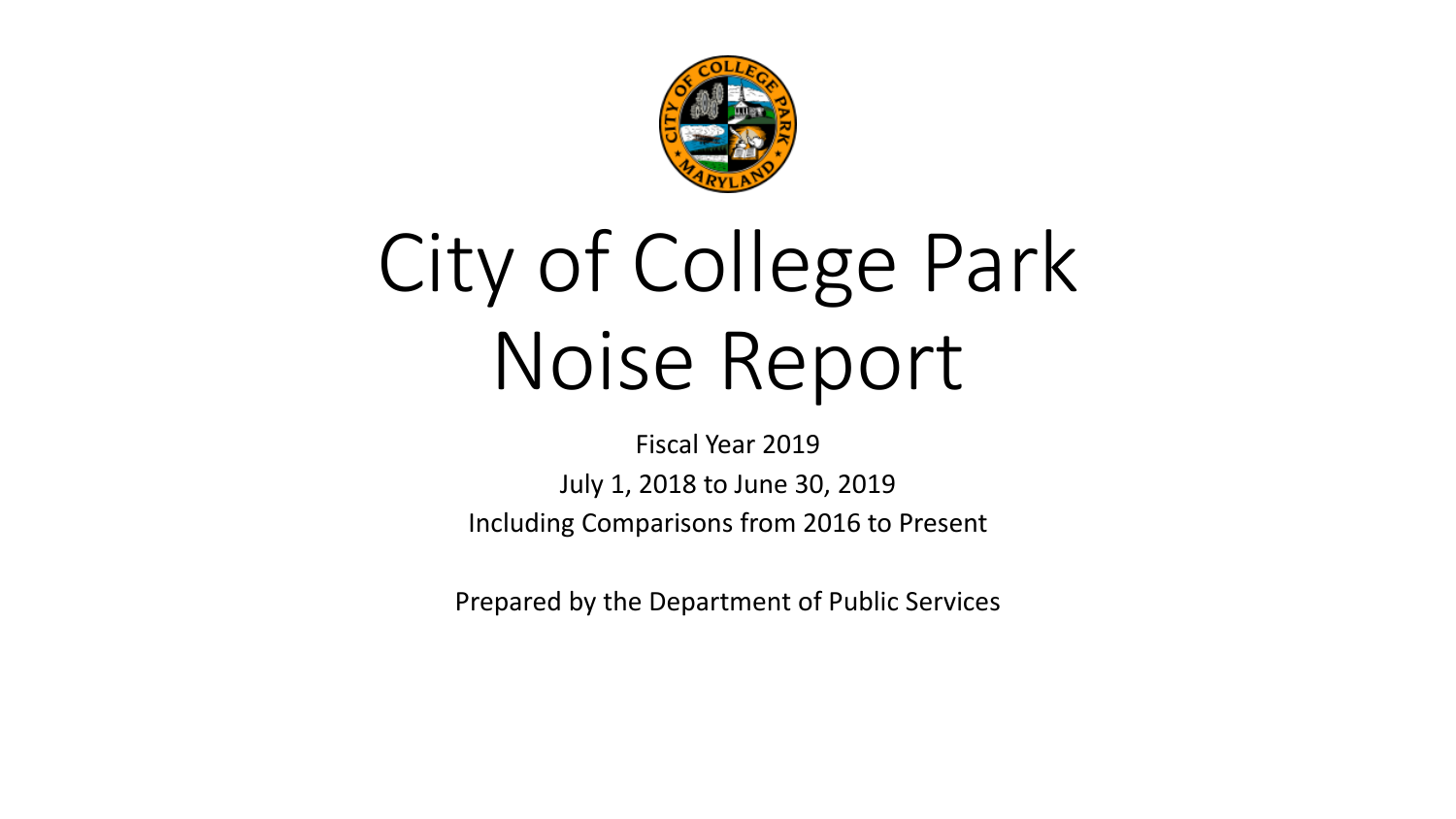

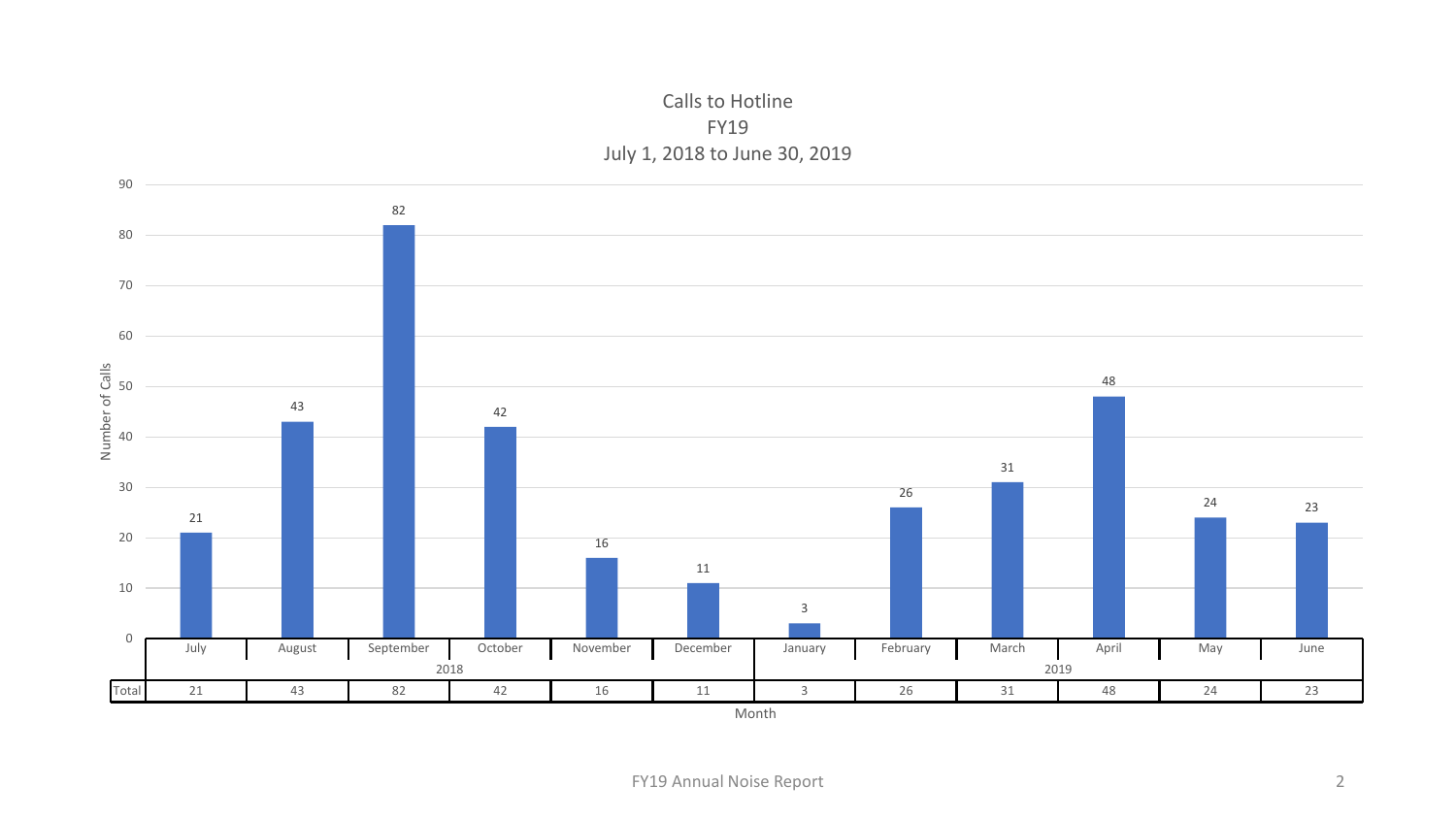#### Warnings and Municipal Infractions Issued FY19

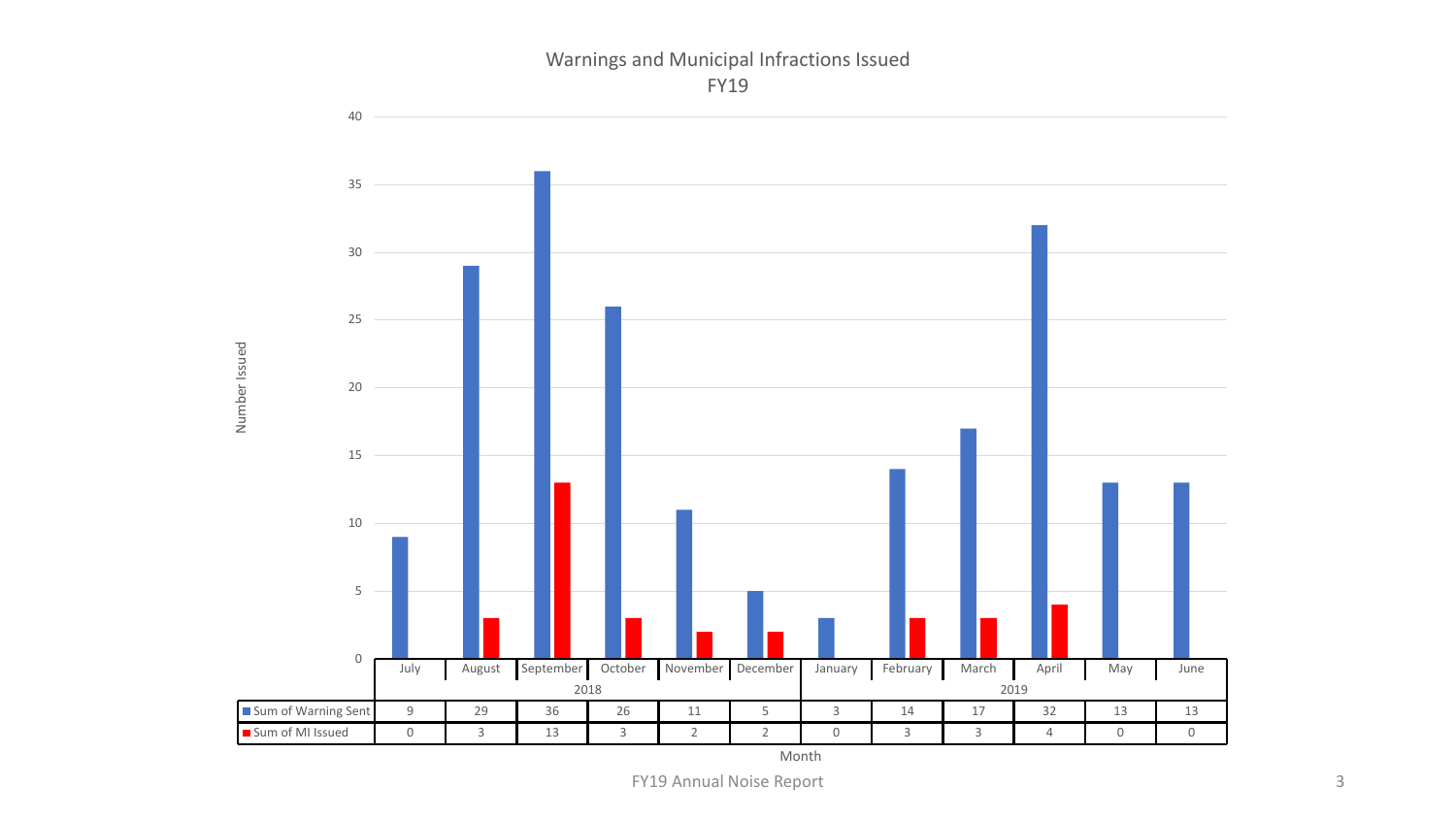# Comparison of Calls to Hotline July, August, September

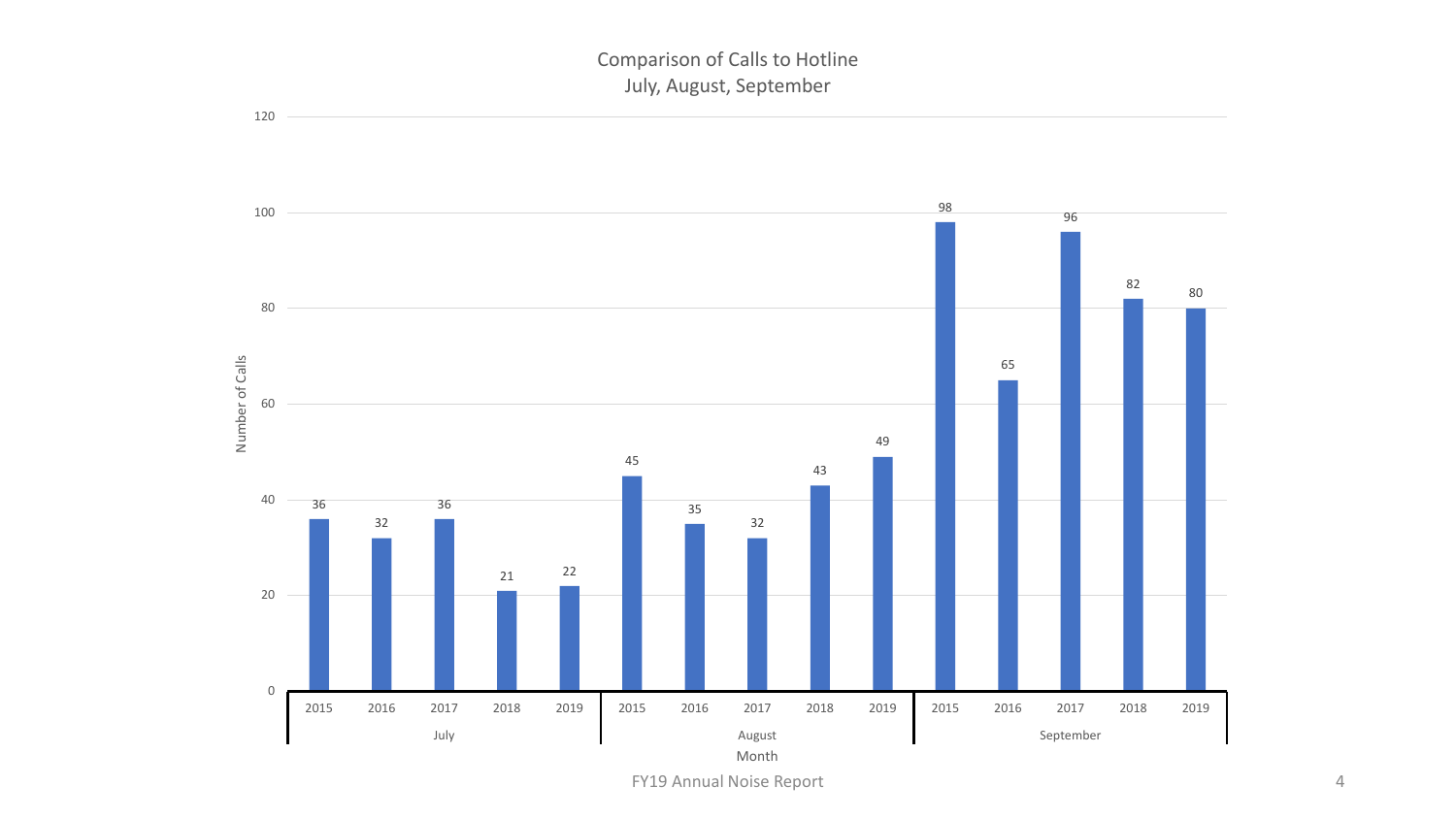# Comparison of Warnings Issued for Noise Violations July, August and September

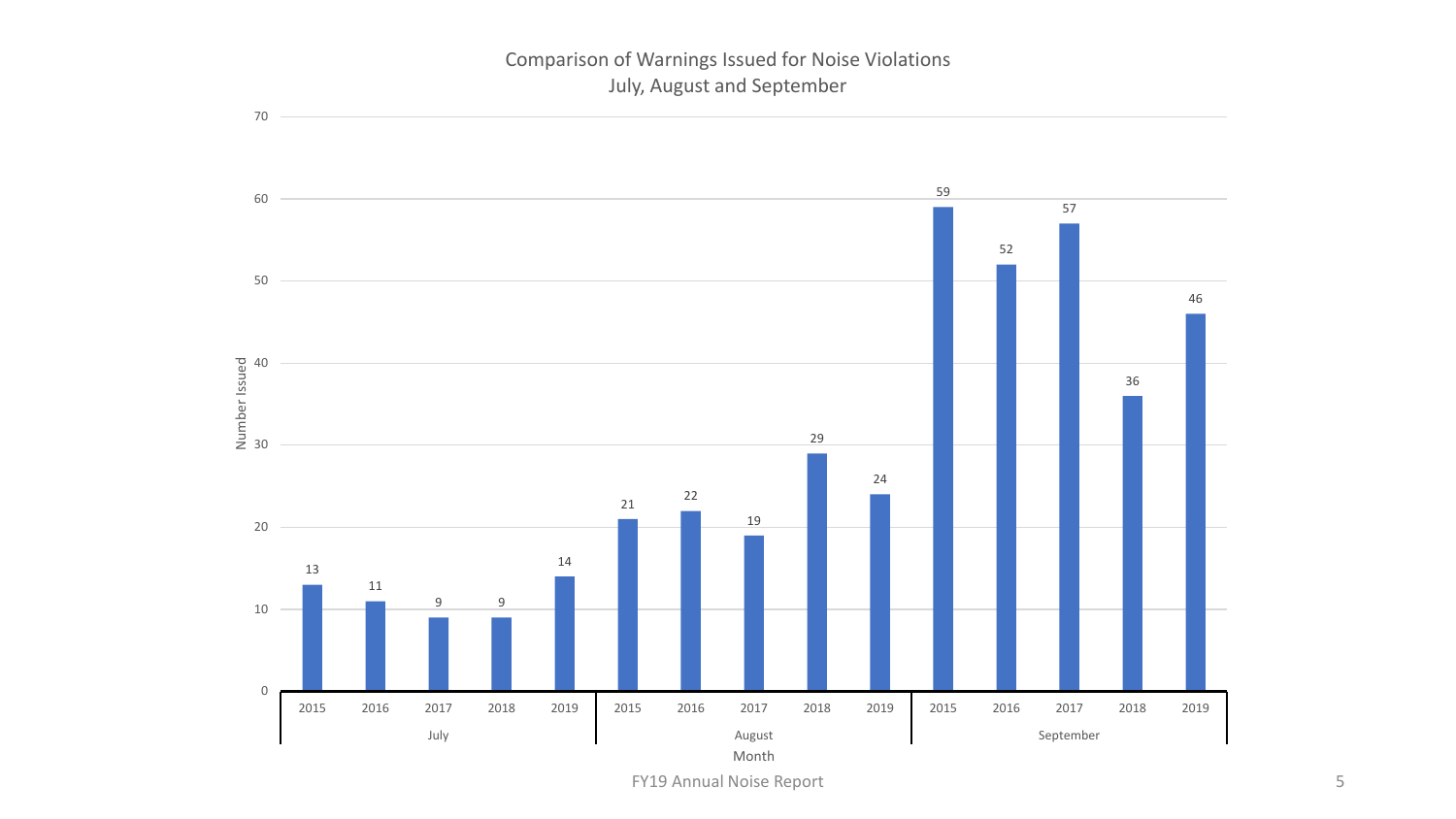# Comparison of Municipal Infractions Issued July, August and September

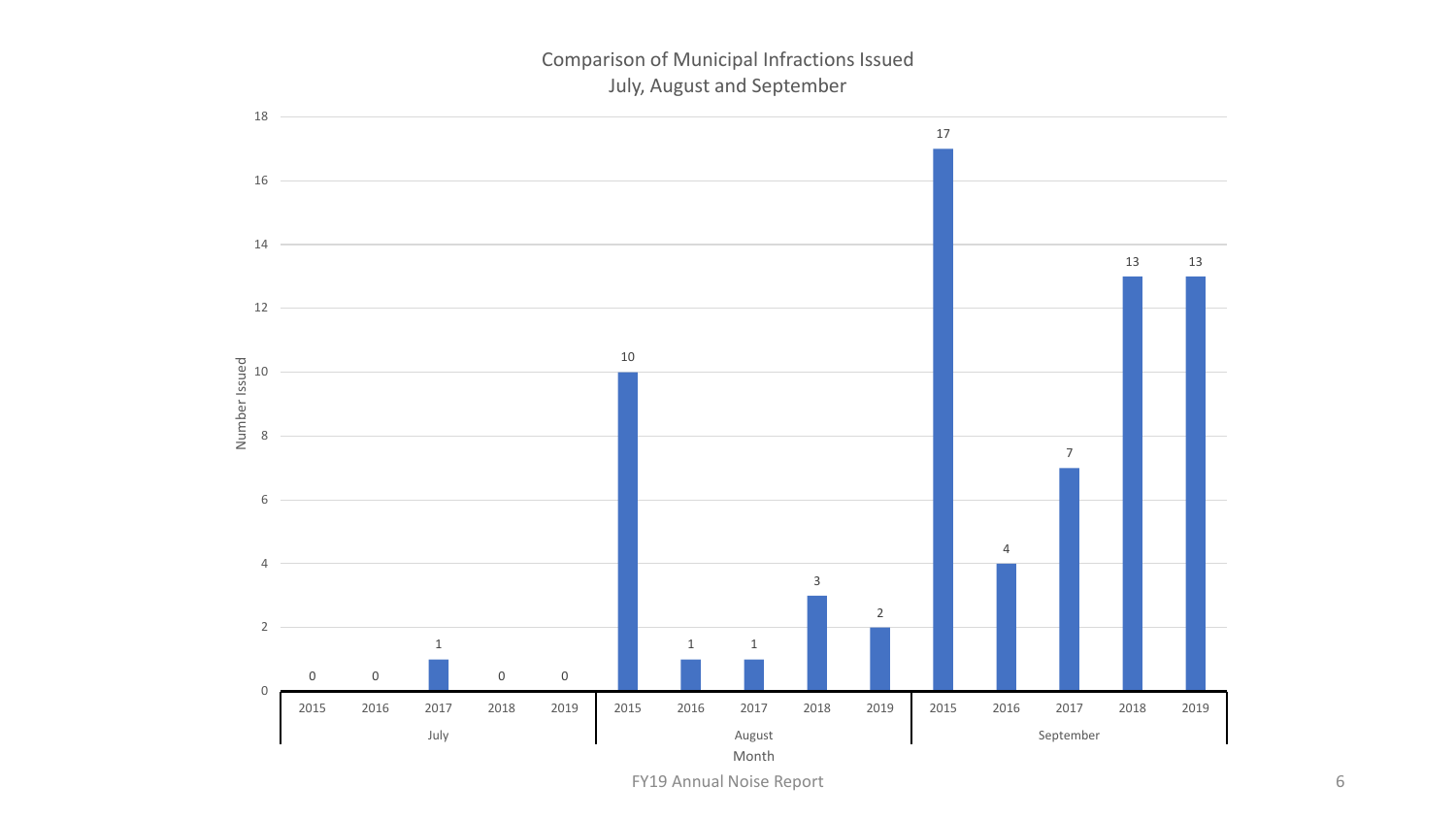

Comparison of Municipal Infractions Issued for Noise Violations

FY19 Annual Noise Report 7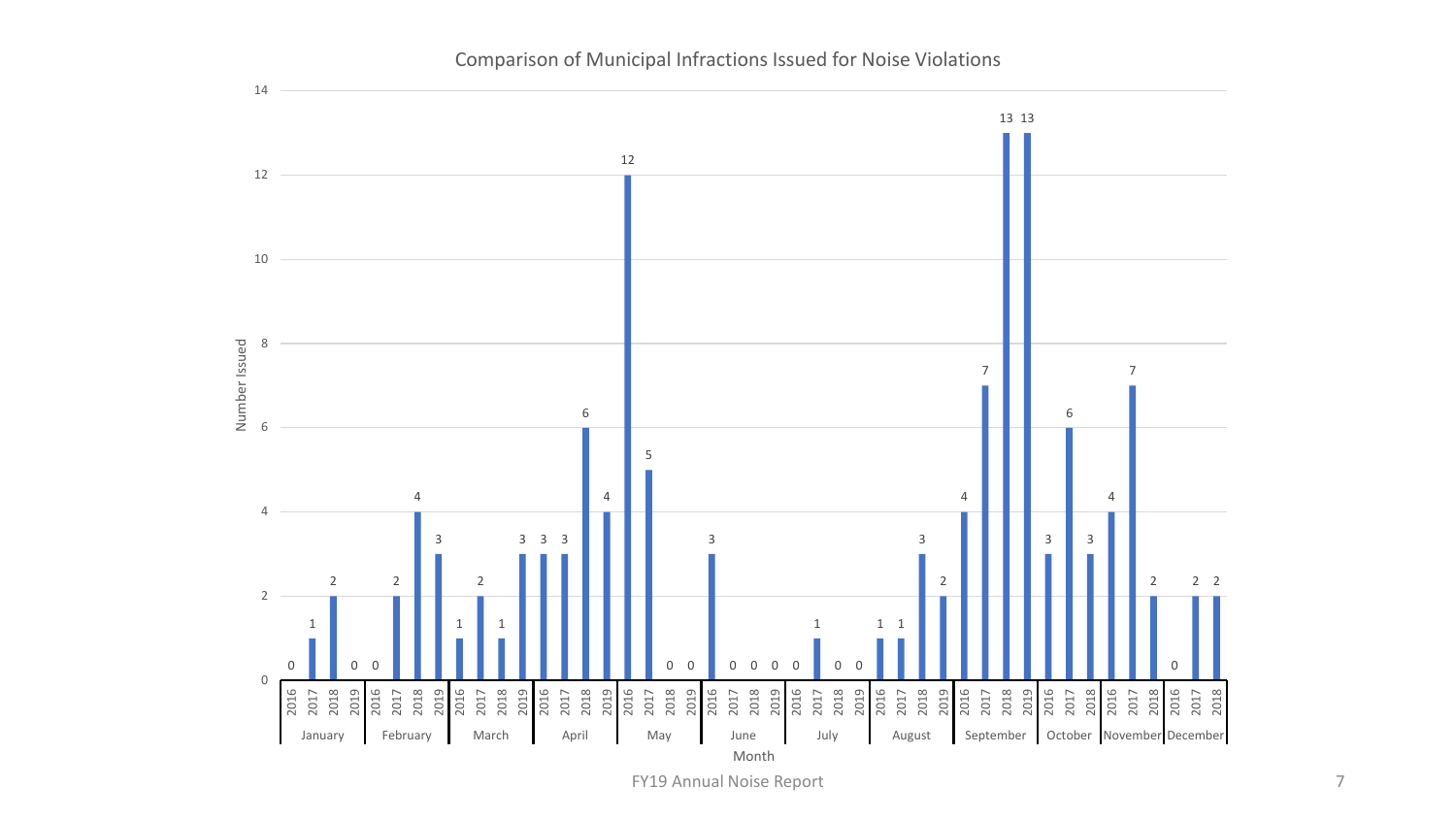



FY19 Annual Noise Report 8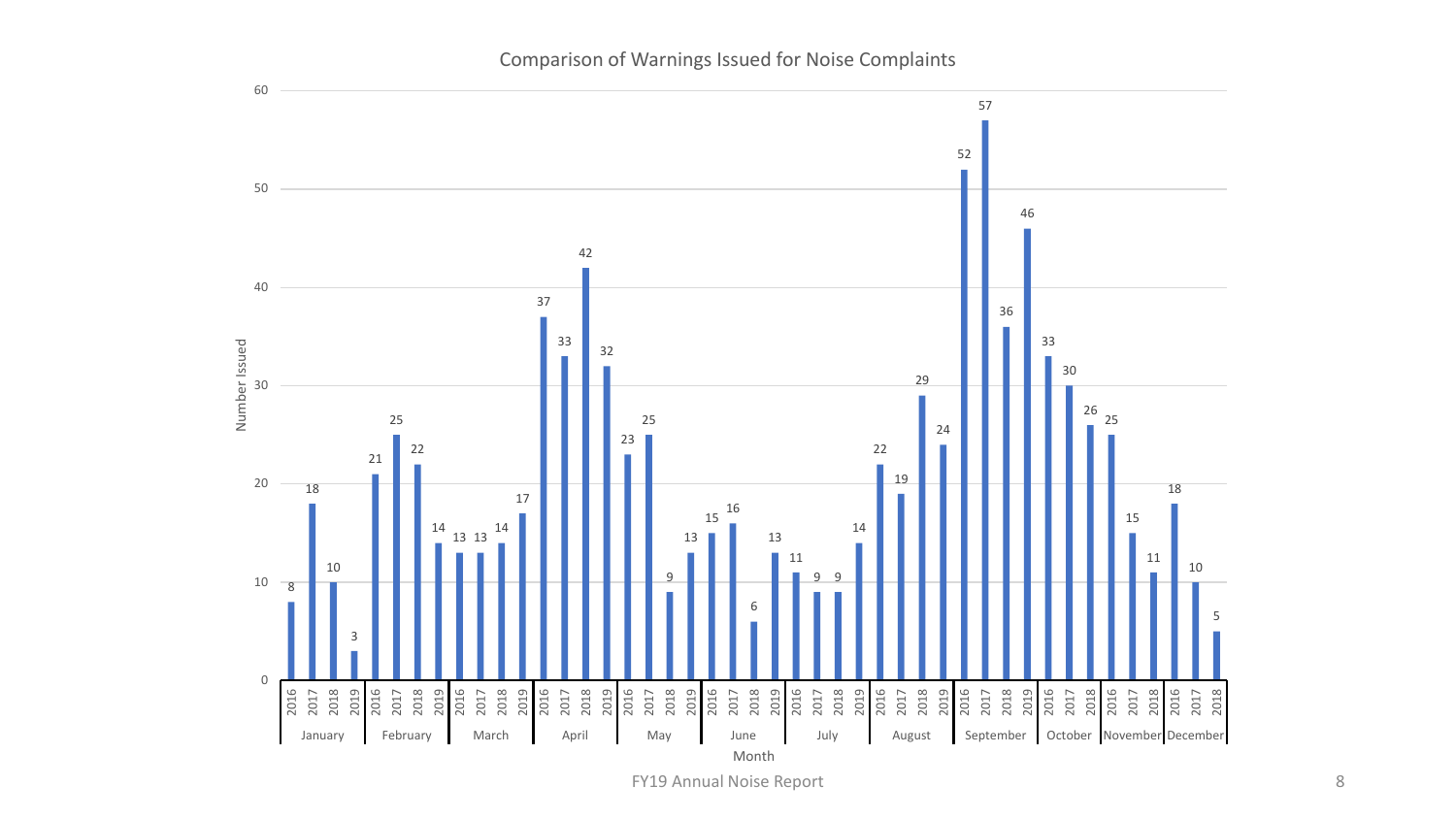

FY19 Annual Noise Report 9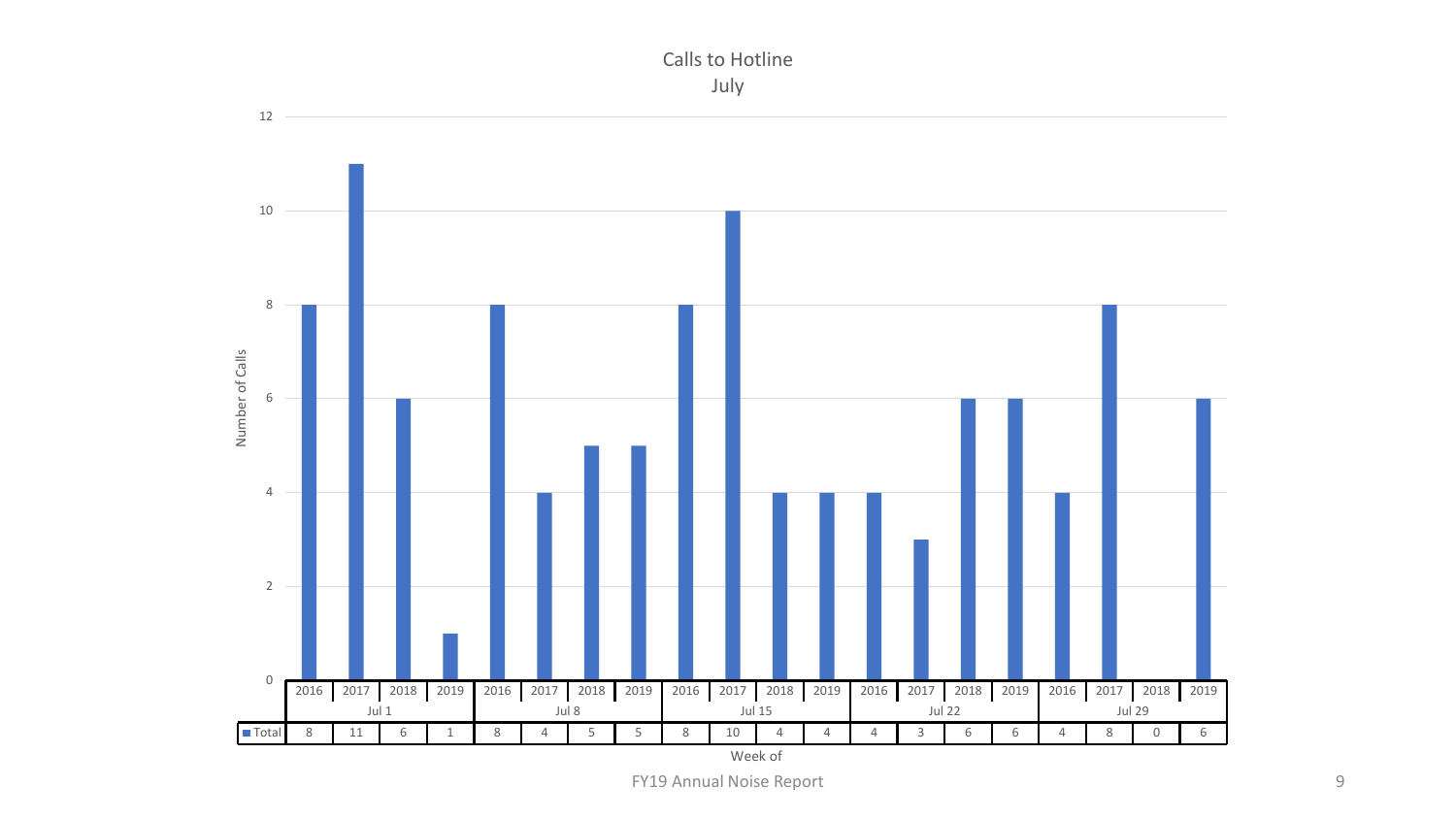

FY19 Annual Noise Report 10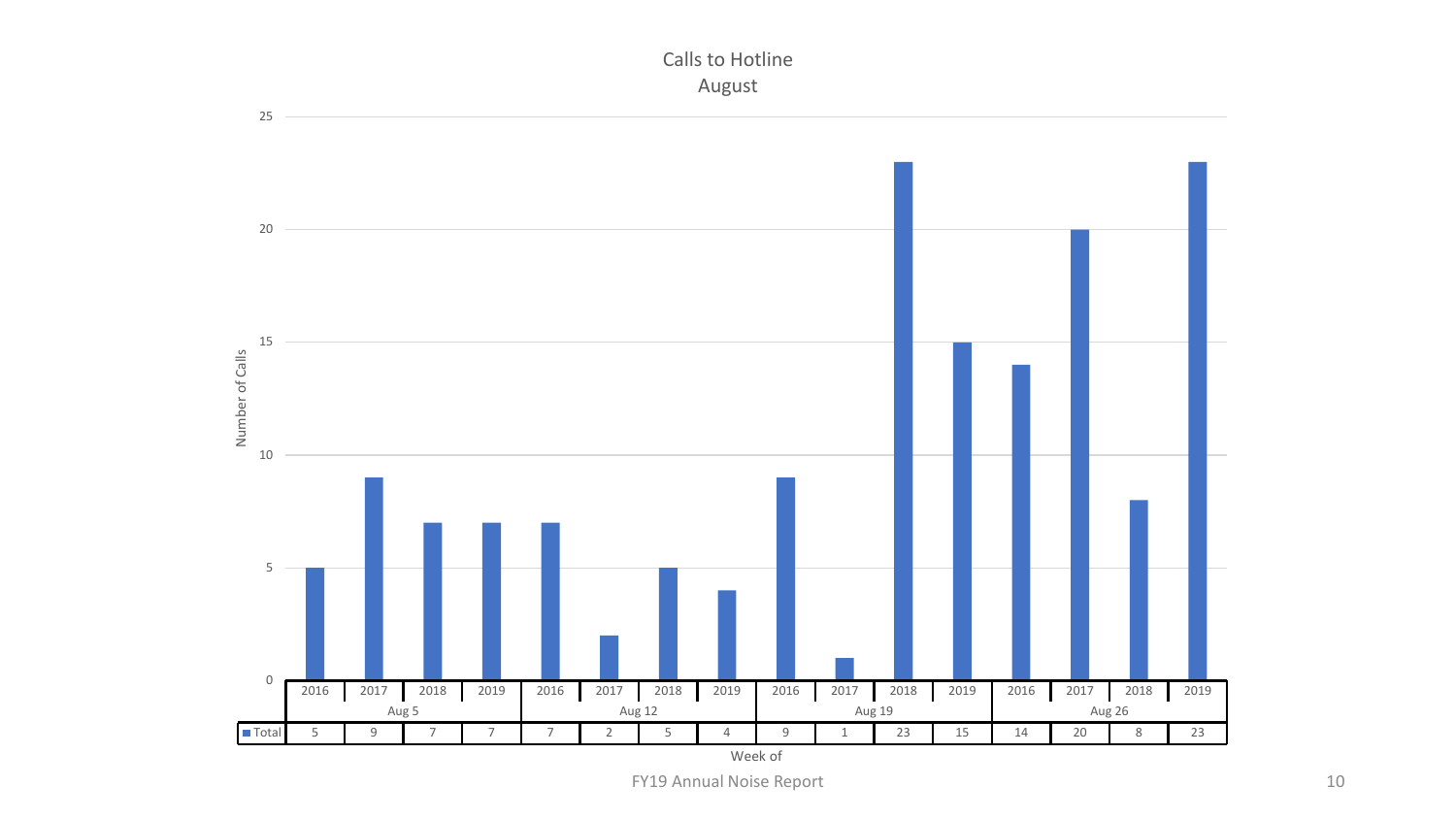# Calls to Hotline September



FY19 Annual Noise Report 11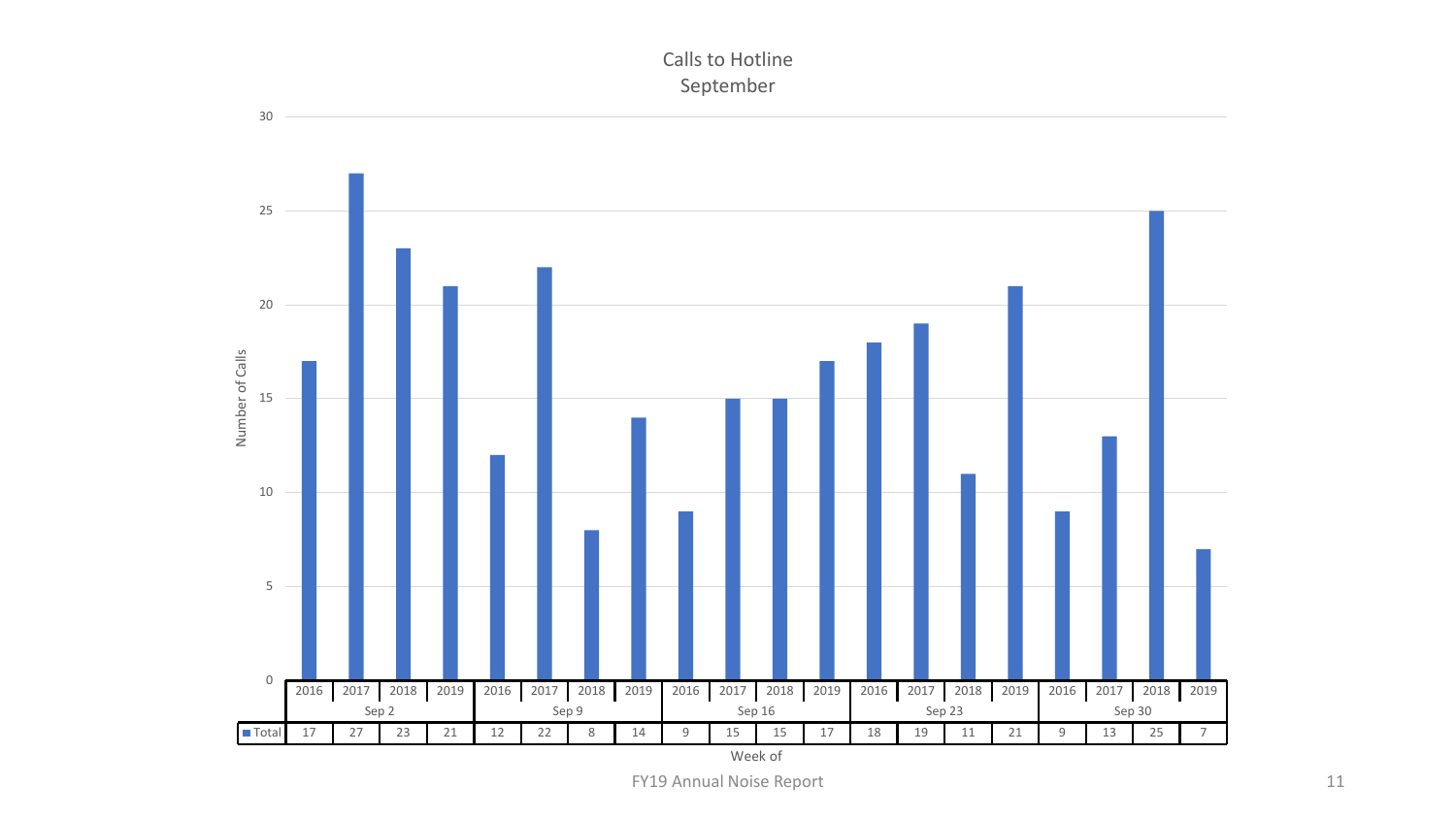# Calls to Hotline September

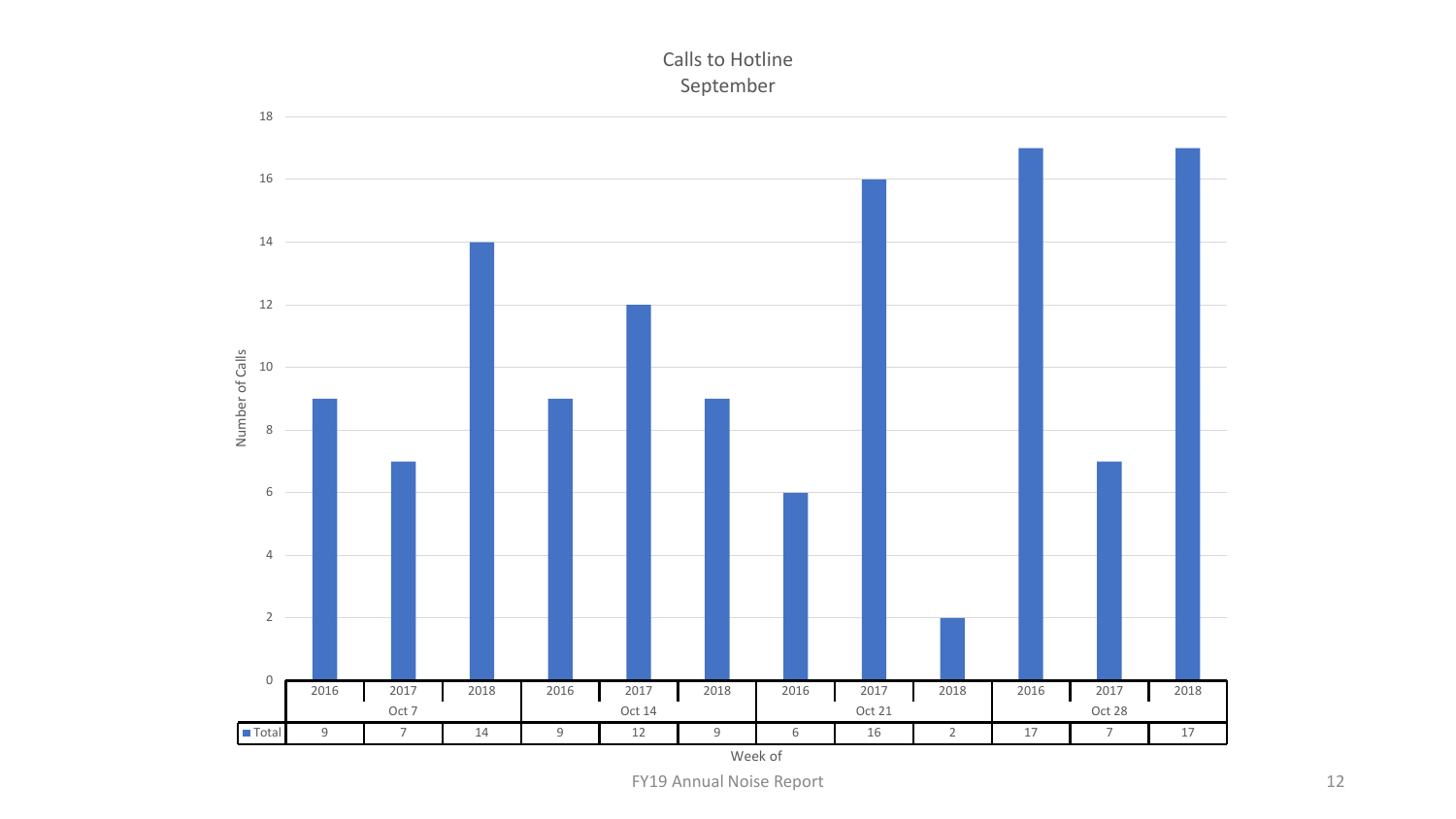

Calls to Hotline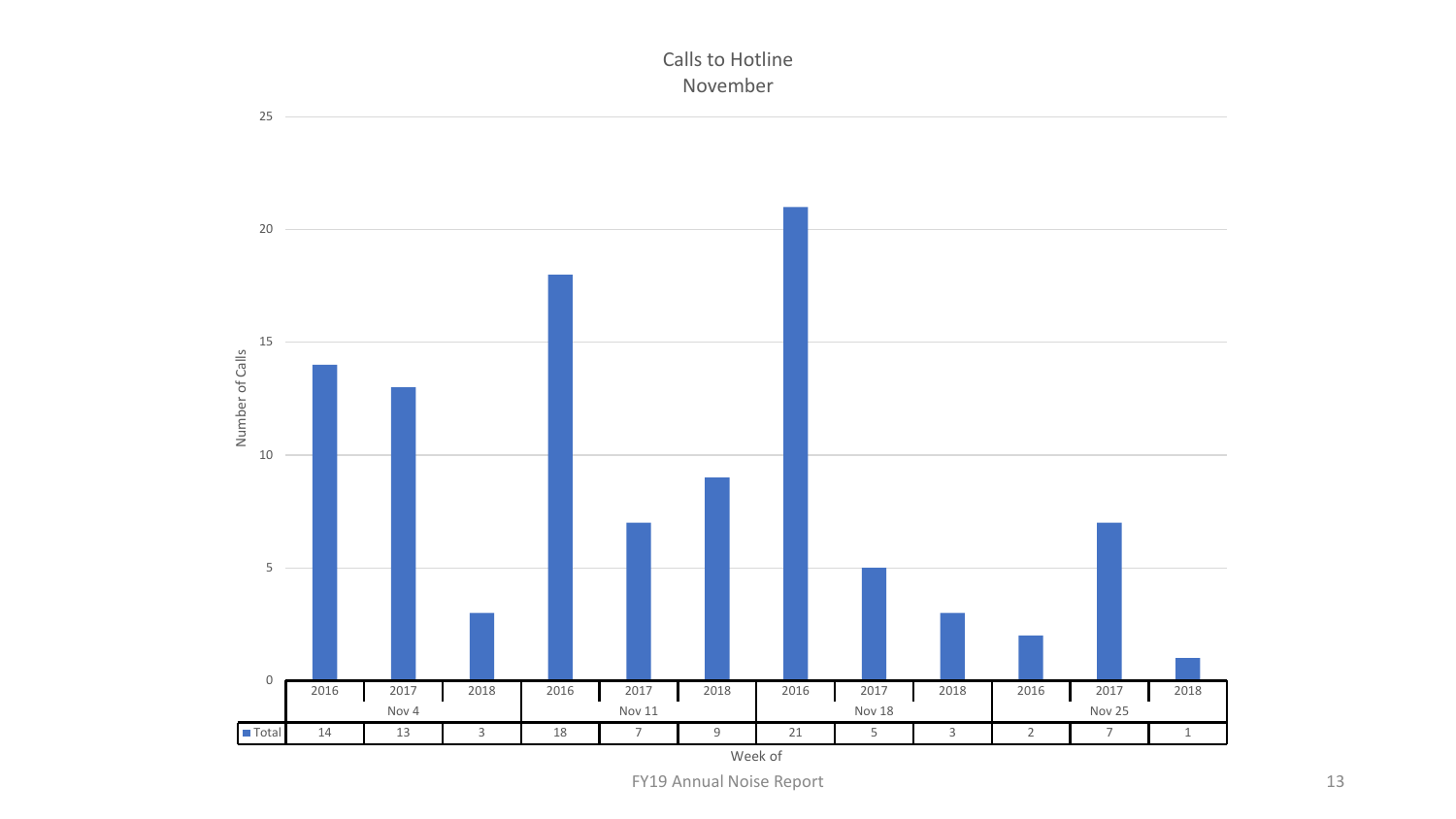# Calls to Hotline January

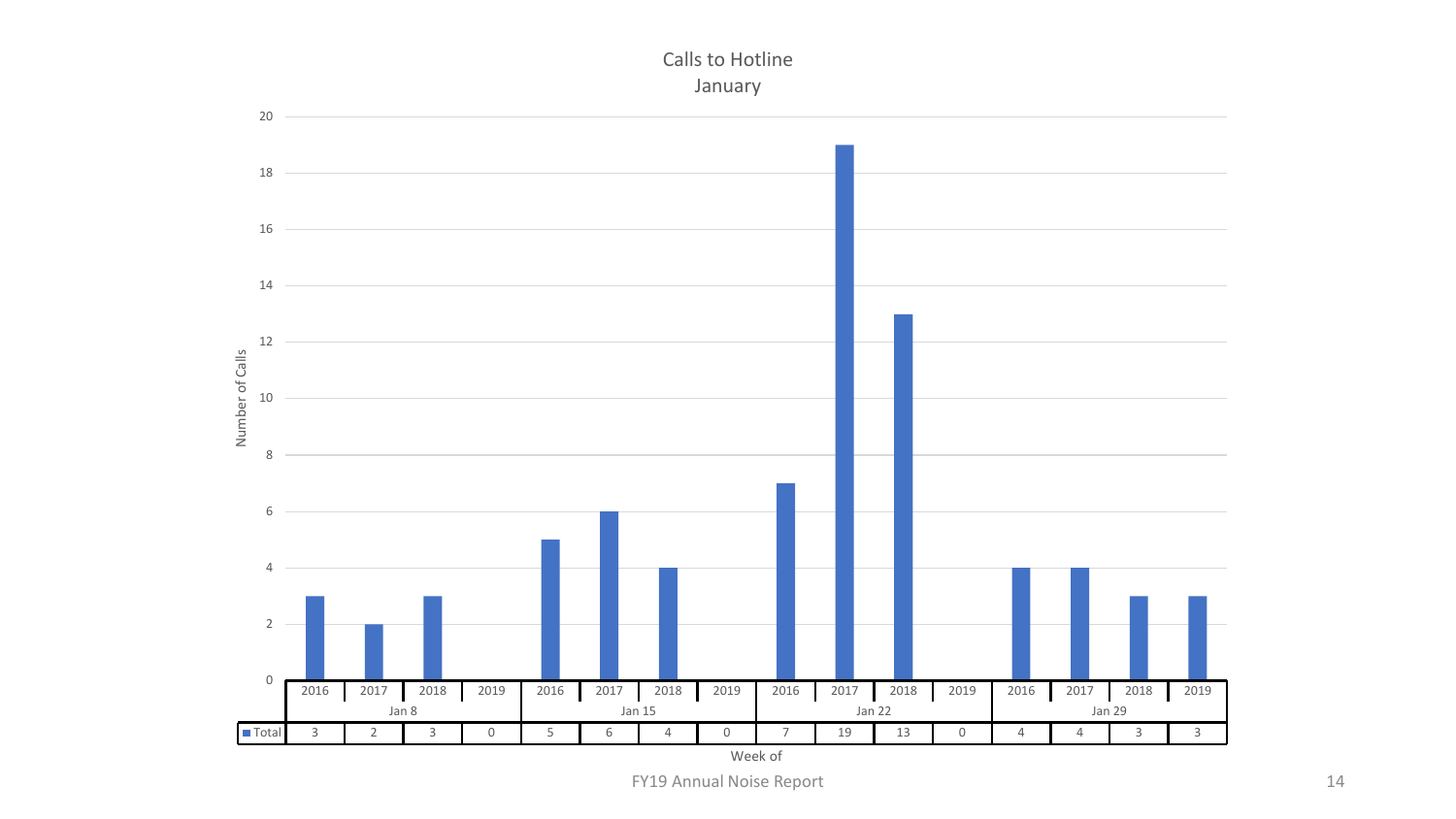

FY19 Annual Noise Report 15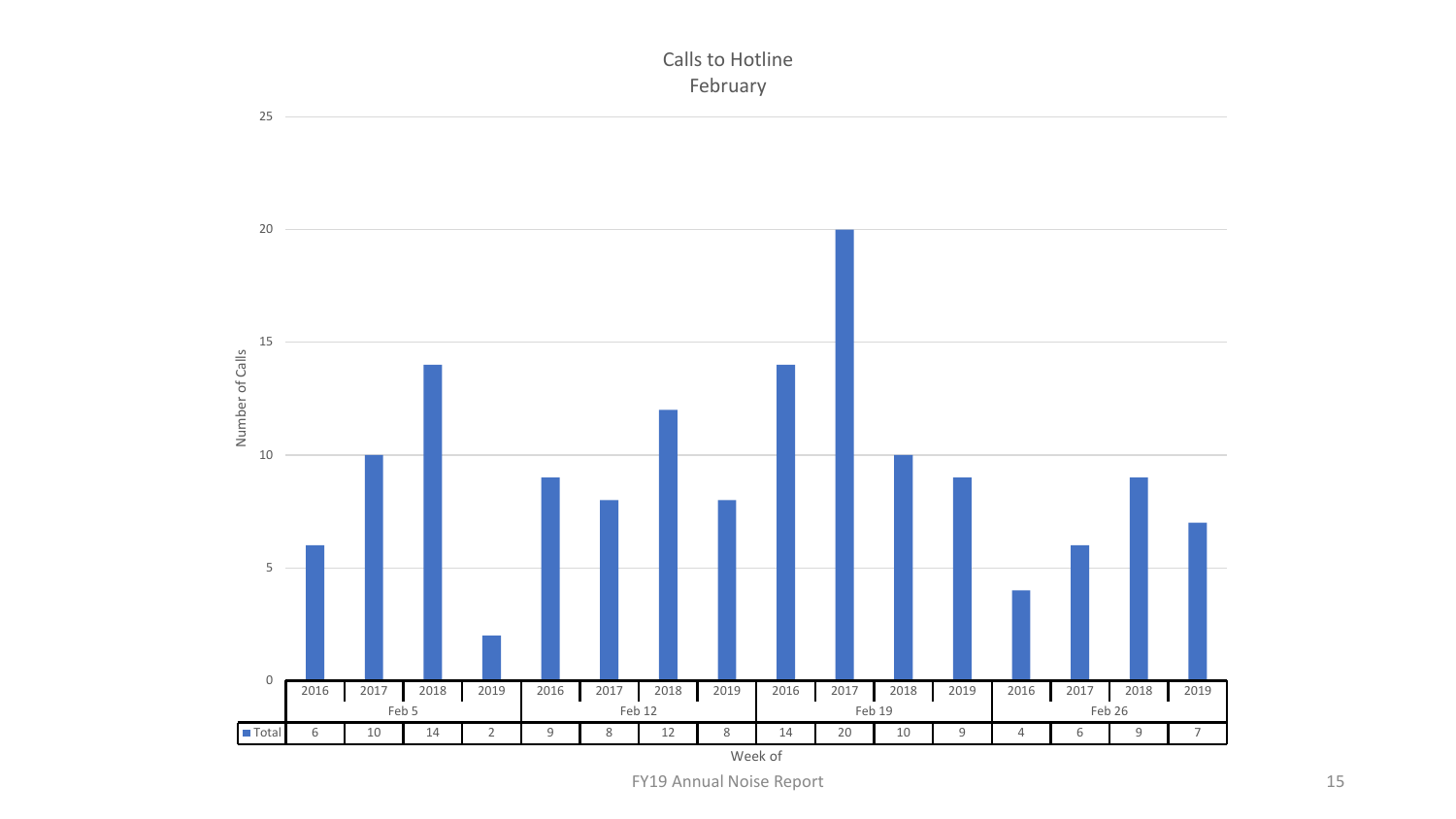![](_page_15_Figure_0.jpeg)

FY19 Annual Noise Report 16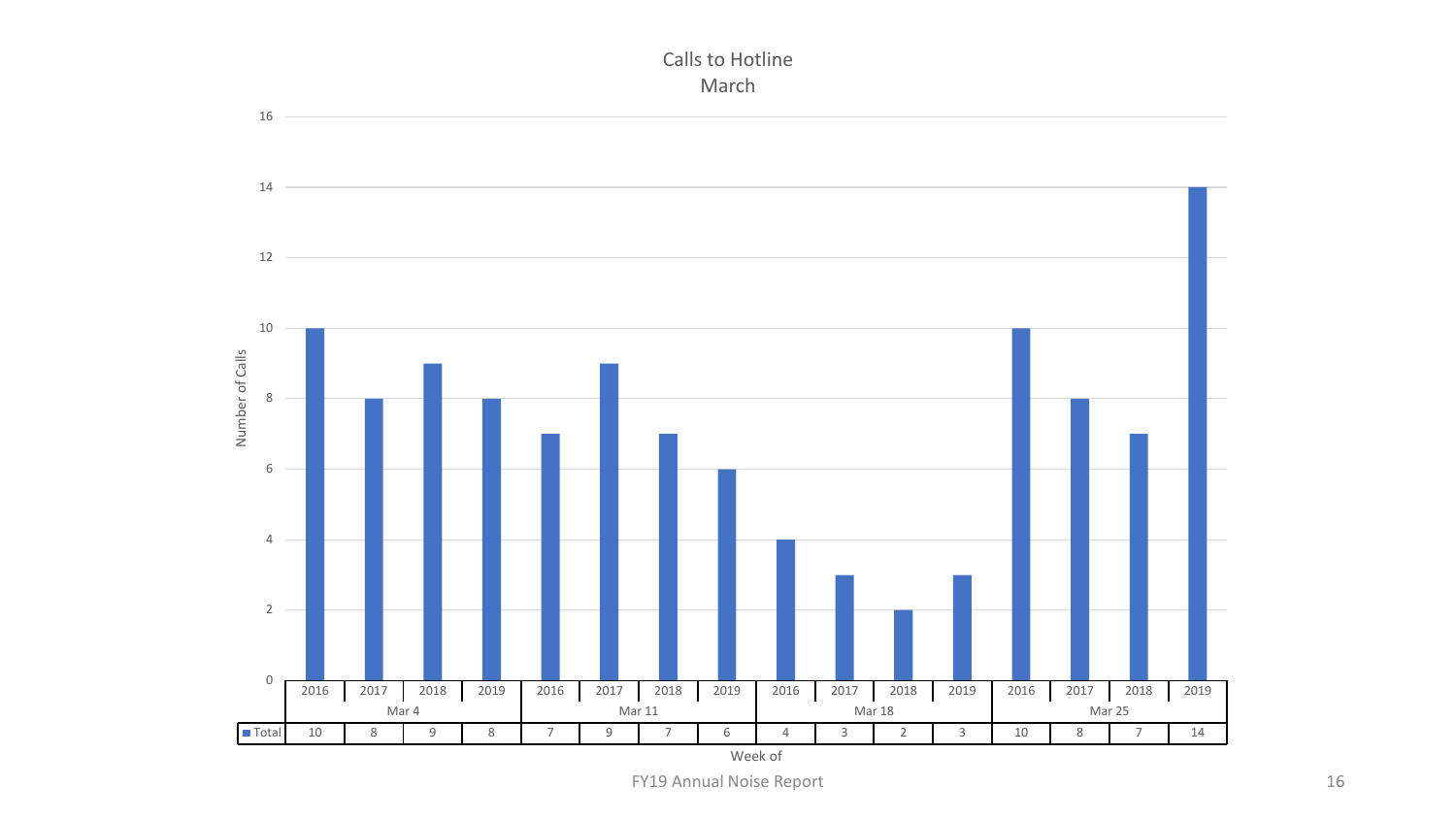![](_page_16_Figure_0.jpeg)

FY19 Annual Noise Report 17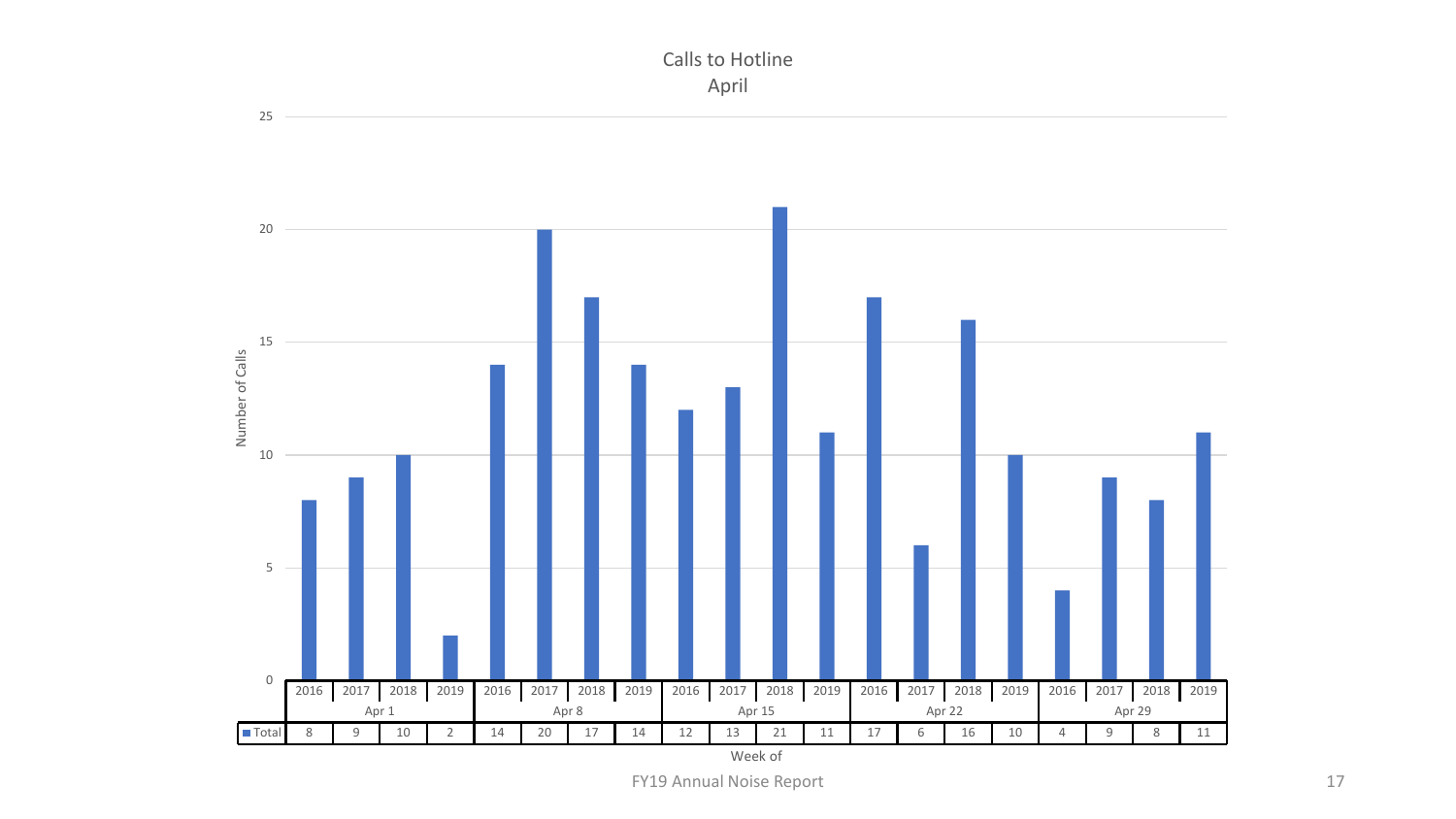![](_page_17_Figure_0.jpeg)

Calls to Hotline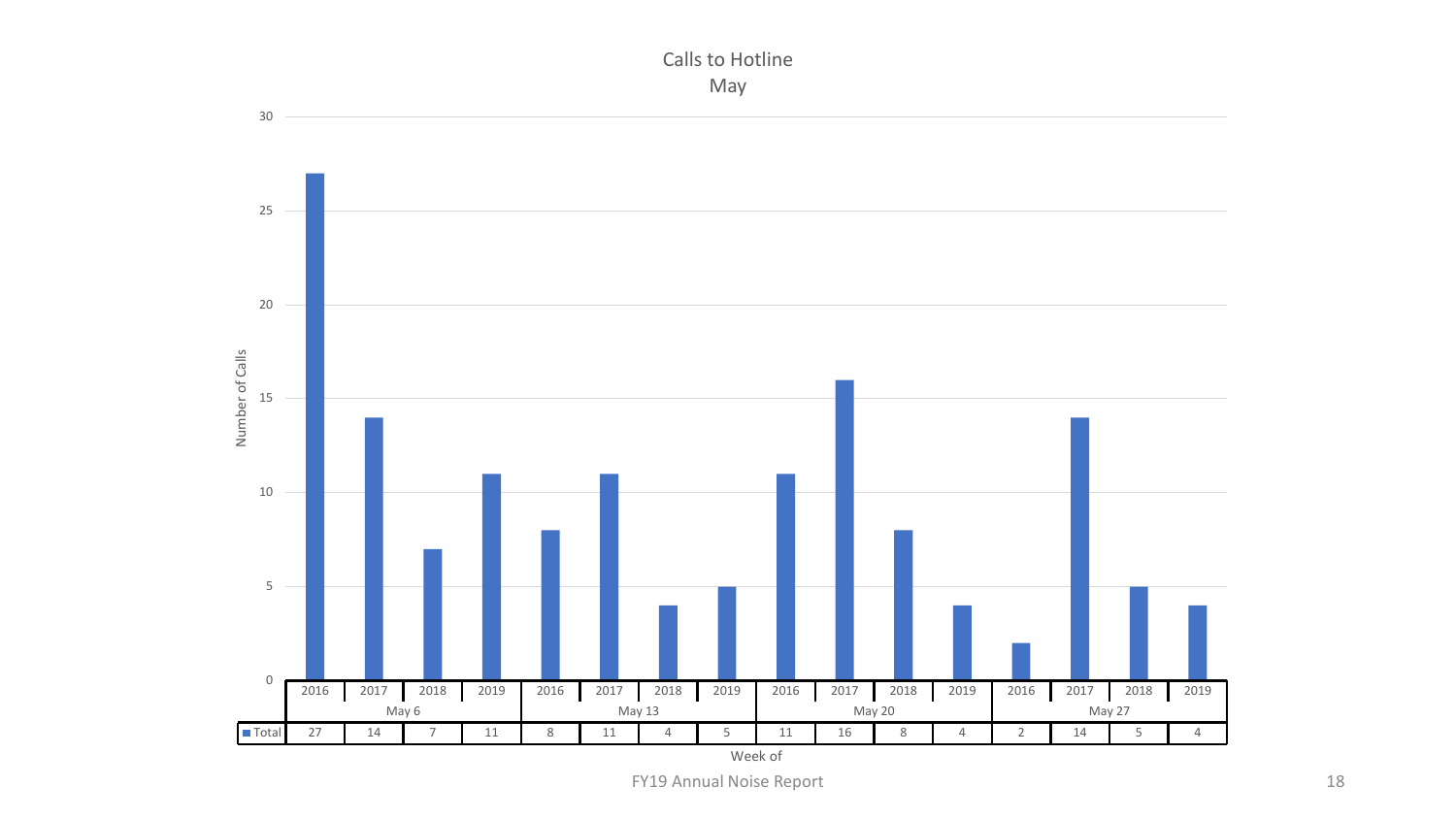![](_page_18_Figure_0.jpeg)

Calls to Hotline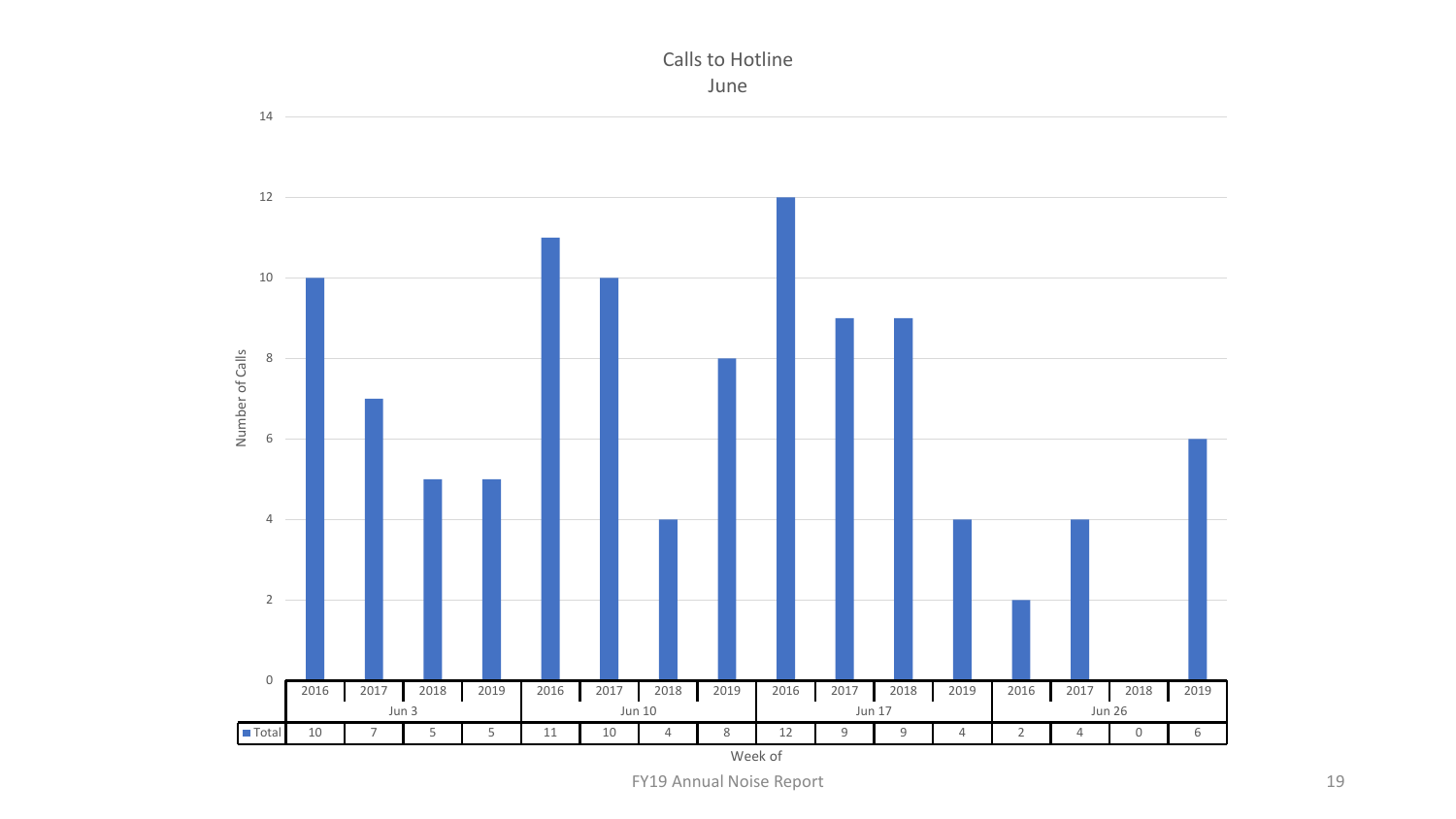![](_page_19_Figure_0.jpeg)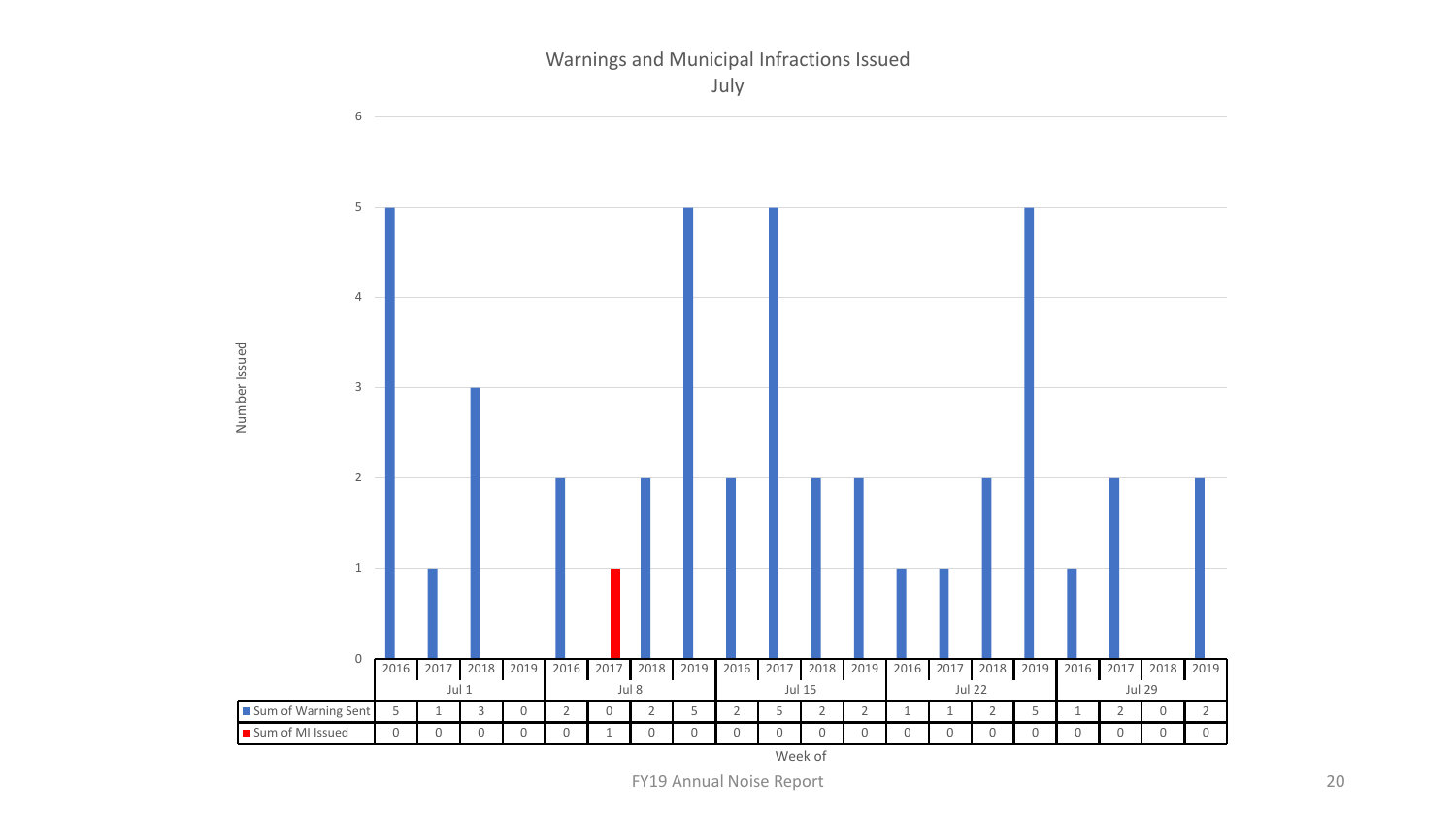#### Warnings and Municipal Infractions Issued August

![](_page_20_Figure_1.jpeg)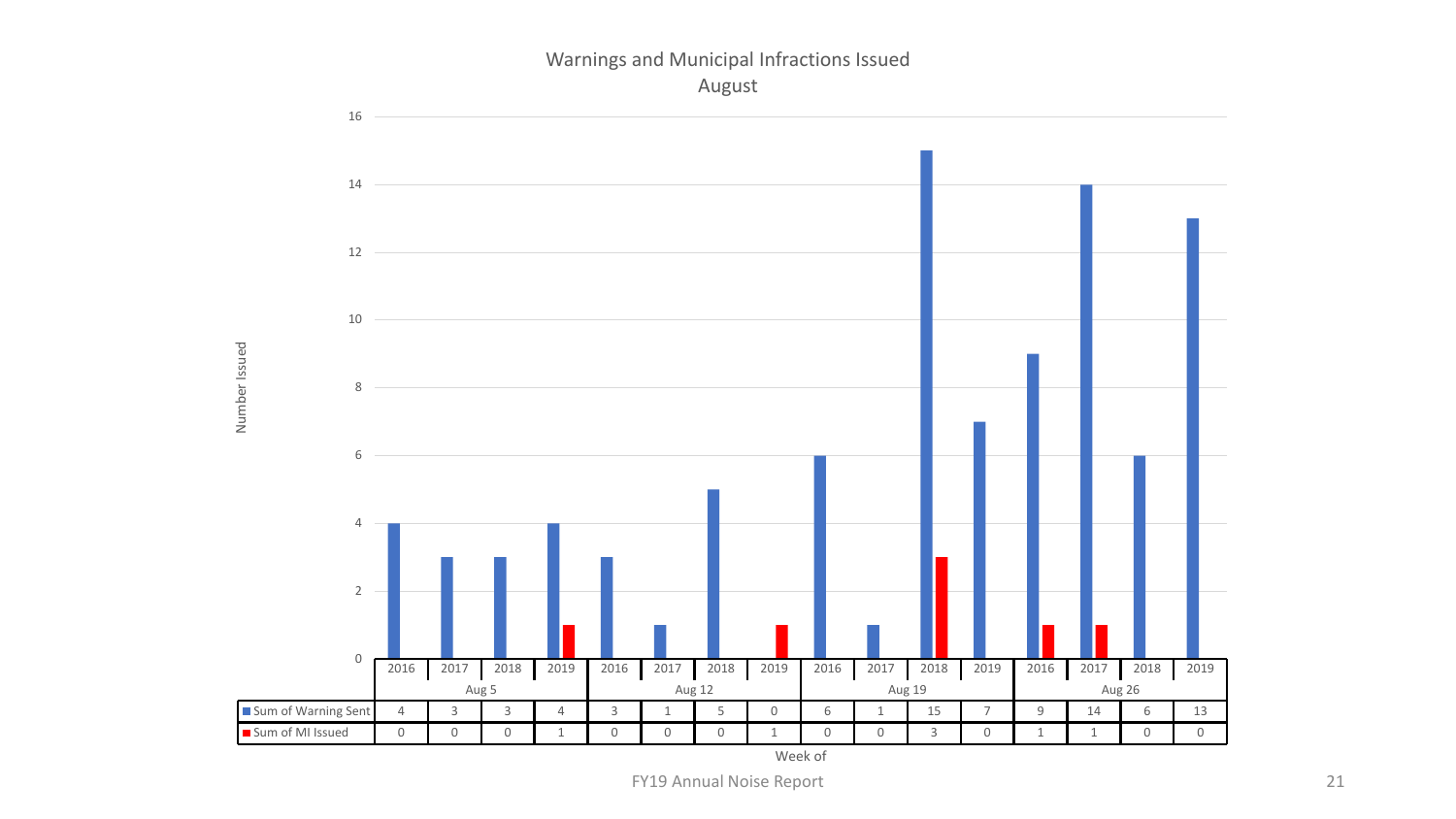#### Warnings and Municipal Infractions Issued September

![](_page_21_Figure_1.jpeg)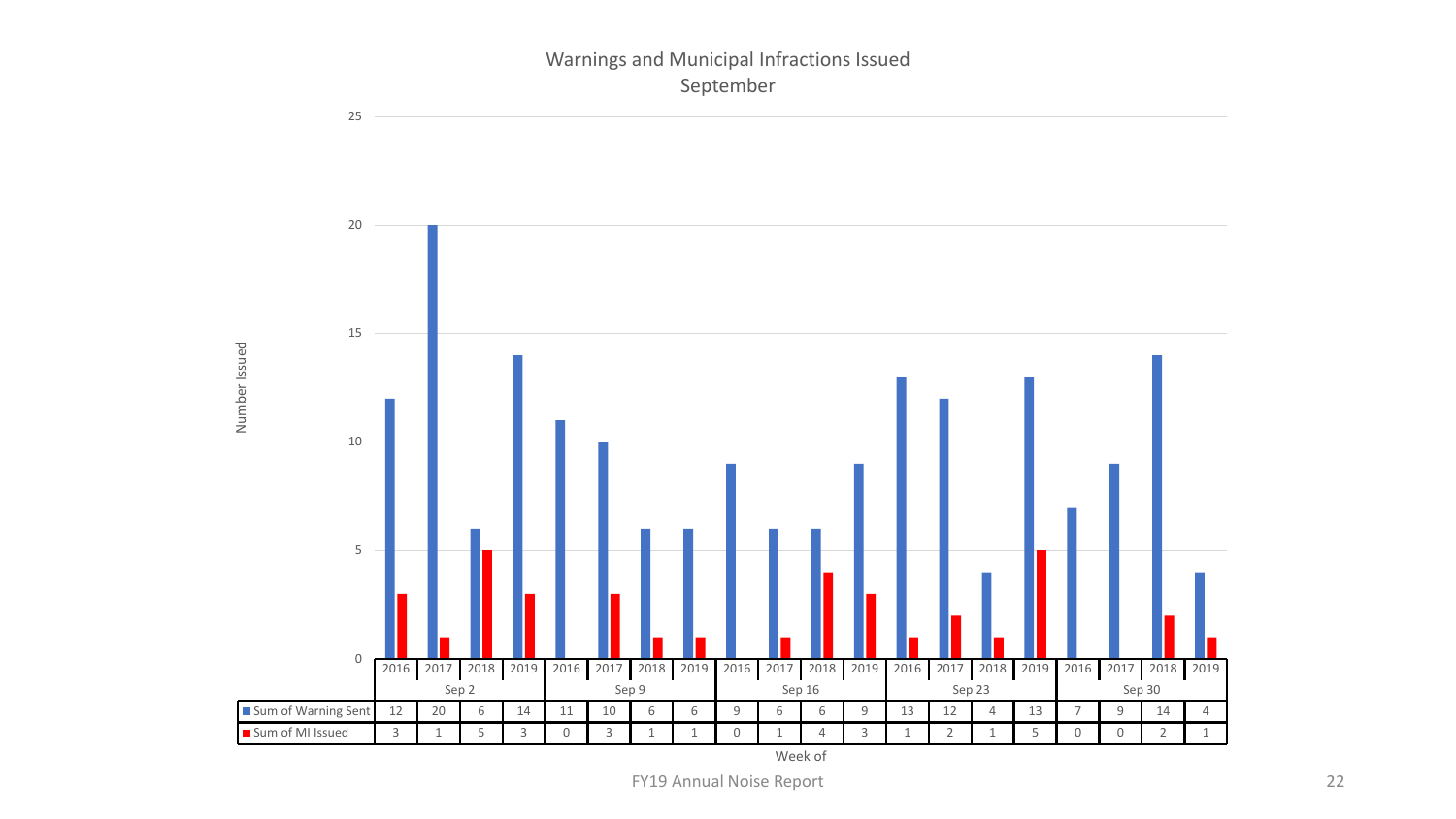#### Warnings and Municipal Infractions Issued October

![](_page_22_Figure_1.jpeg)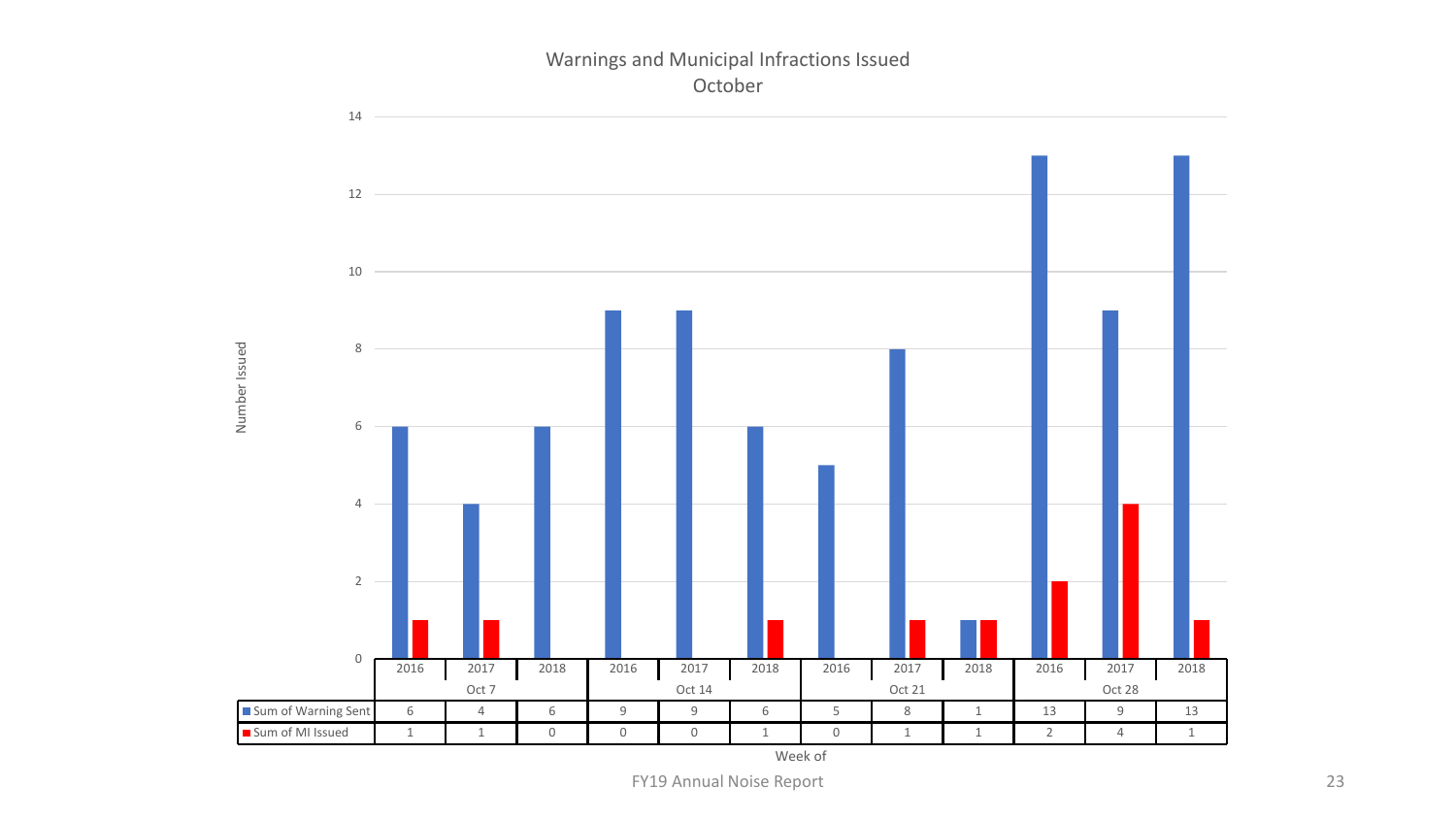#### Warnings and Municipal Infractions Issued November

![](_page_23_Figure_1.jpeg)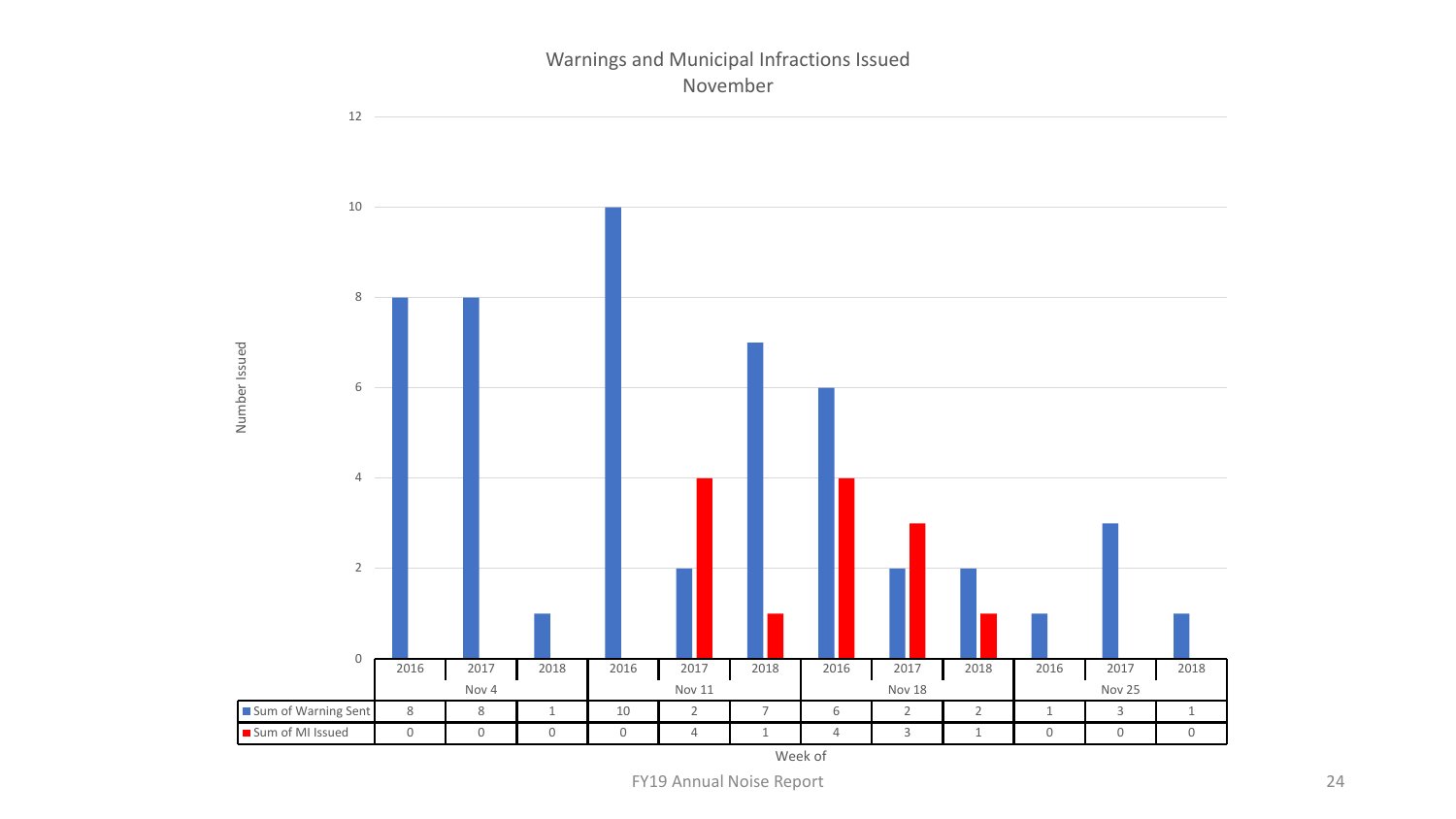# Warnings and Municipal Infractions Issued December

![](_page_24_Figure_1.jpeg)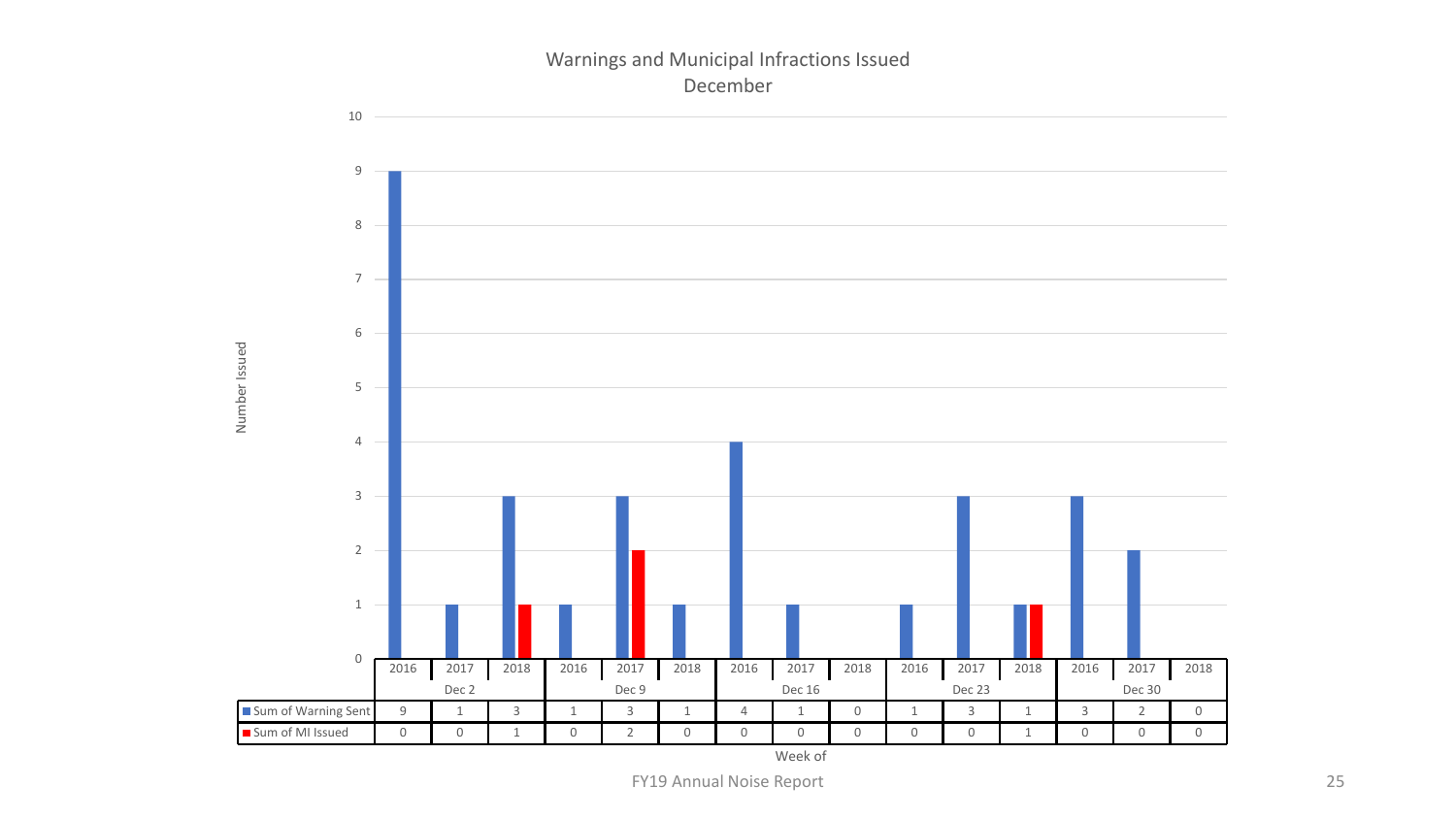# Warnings and Municipal Infractions Issued January

![](_page_25_Figure_1.jpeg)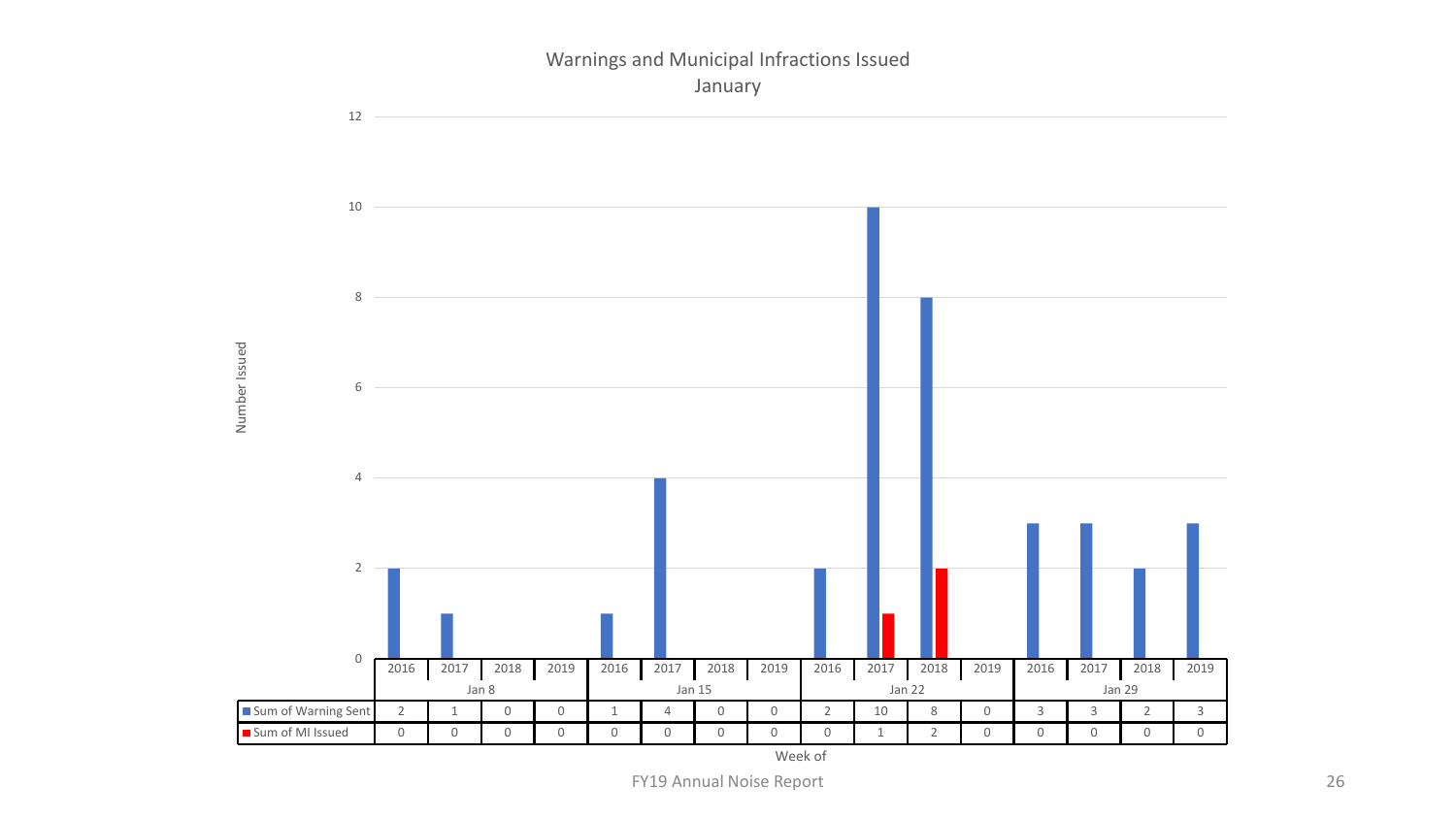# Warnings and Municipal Infractions Issued February

![](_page_26_Figure_1.jpeg)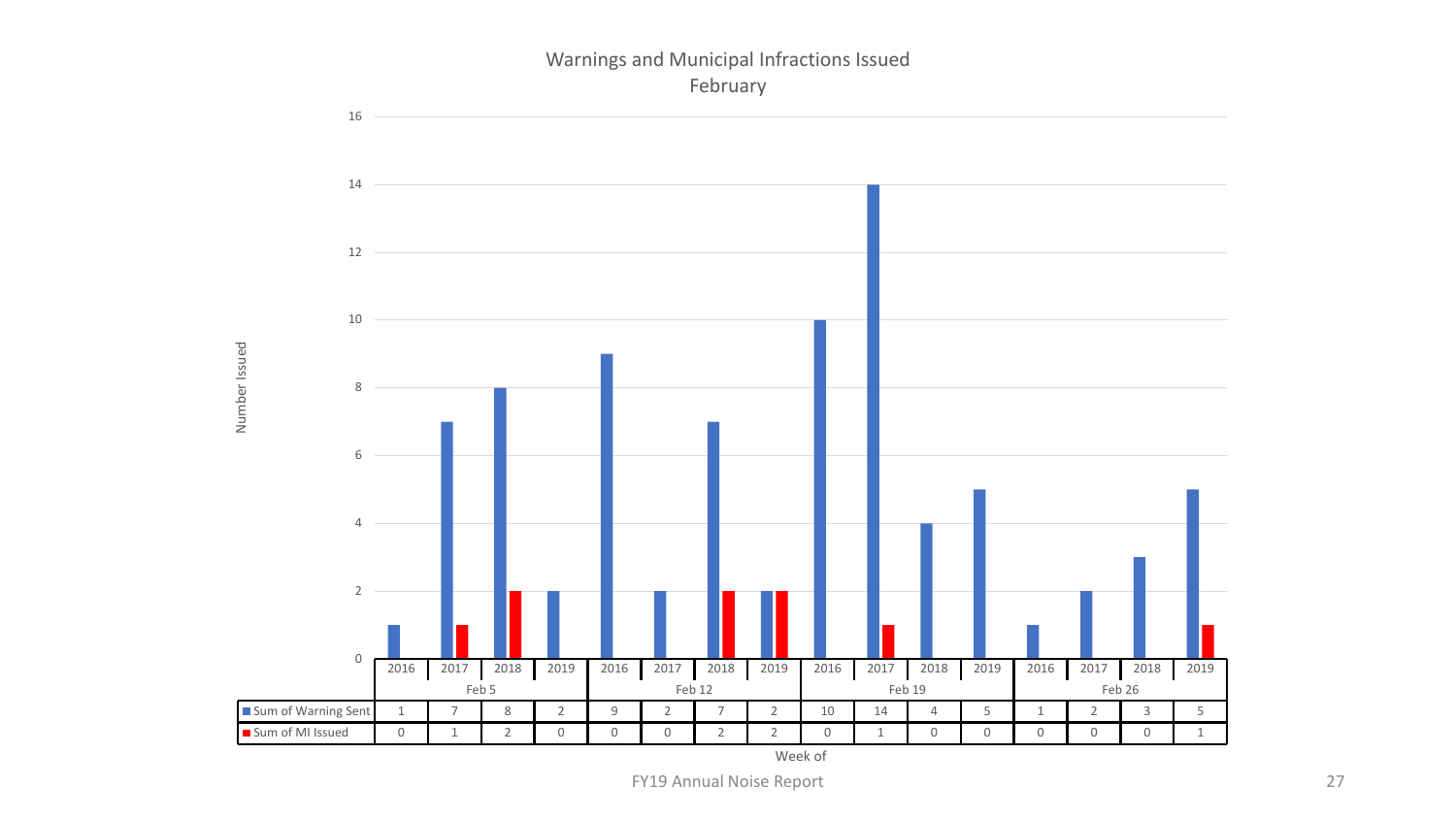#### Warnings and Municipal Infractions Issued March

![](_page_27_Figure_1.jpeg)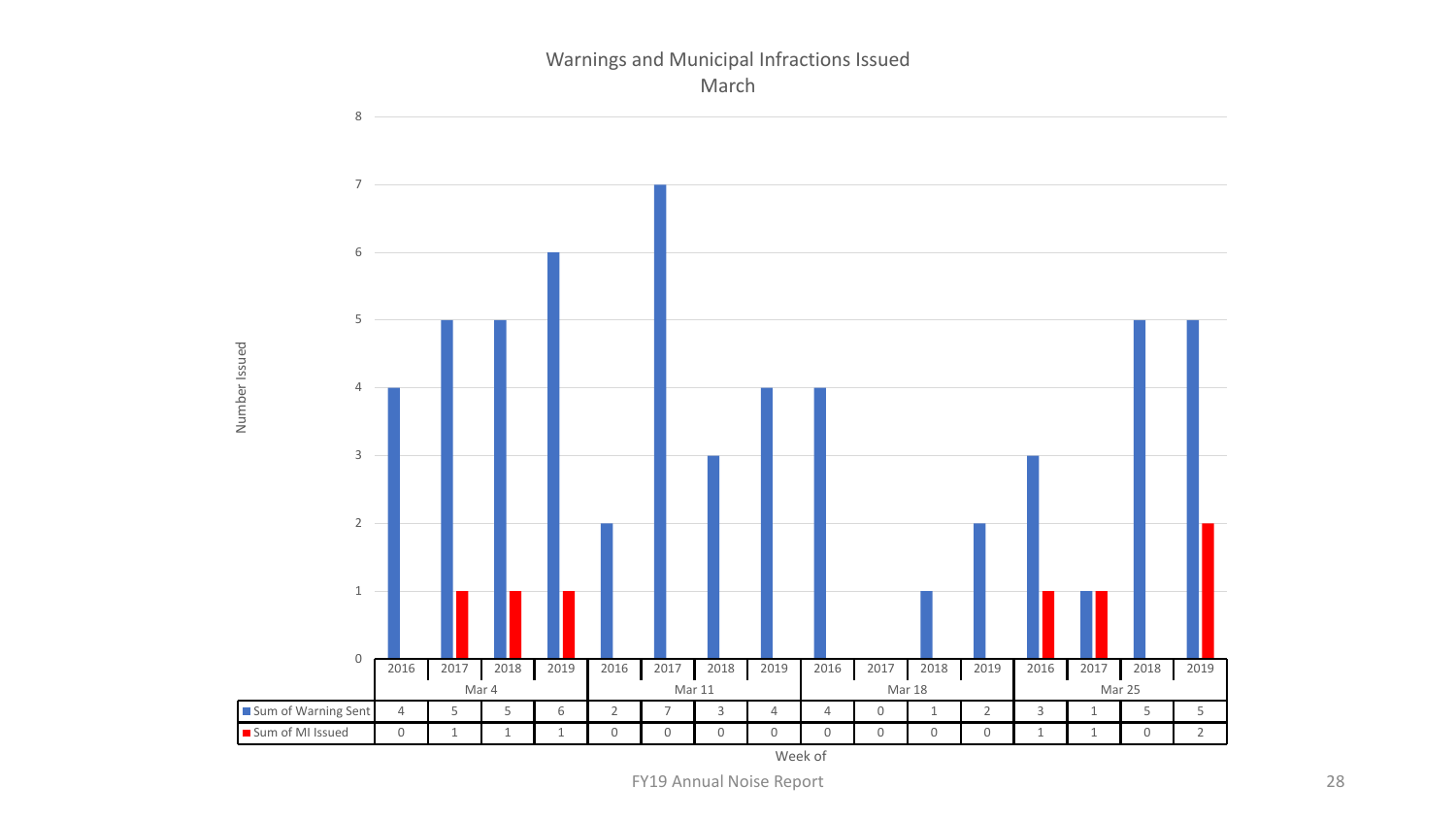![](_page_28_Figure_0.jpeg)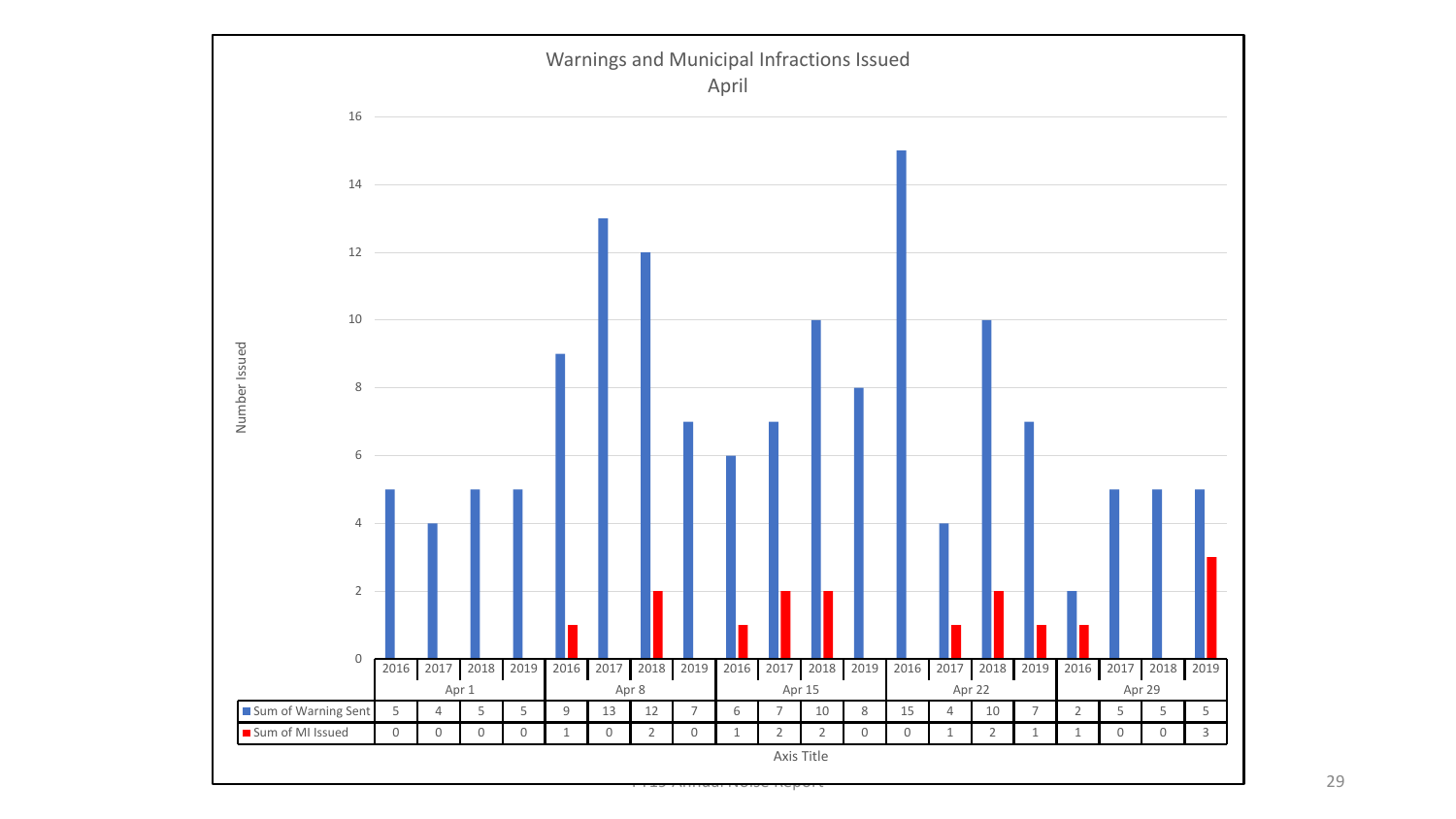# Warnings and Municipal Infractions Issued

![](_page_29_Figure_2.jpeg)